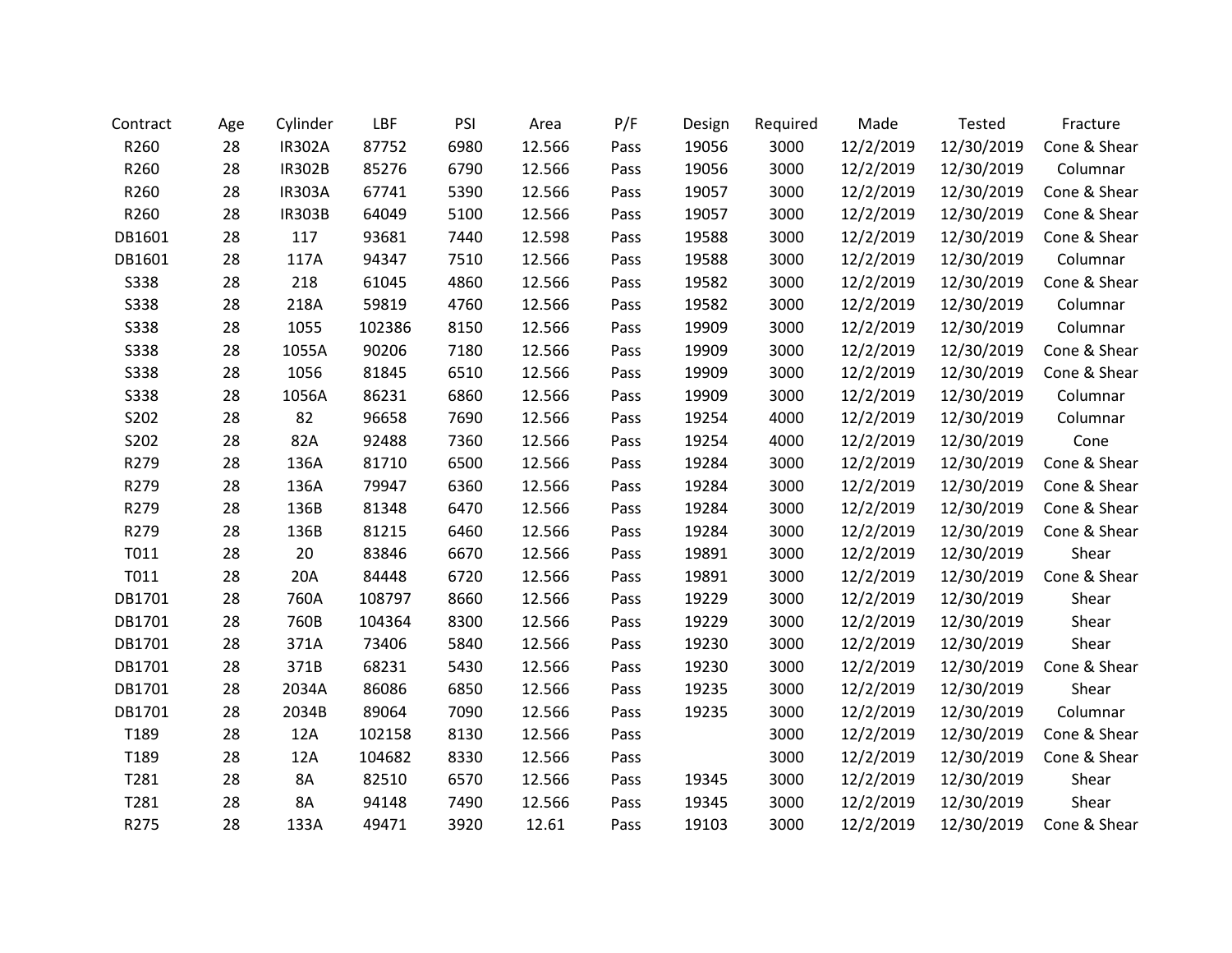| R275        | 28 | 133A          | 52200  | 4150  | 12.566 | Pass | 19103 | 3000  | 12/2/2019  | 12/30/2019 | Cone & Shear |
|-------------|----|---------------|--------|-------|--------|------|-------|-------|------------|------------|--------------|
| DB1801      | 28 | 12ARK         | 195713 | 15540 | 12.592 | Pass | 19463 | 10000 | 12/2/2019  | 12/30/2019 | Shear        |
| DB1801      | 28 | 12ARK         | 192449 | 15280 | 12.592 | Pass | 19463 | 10000 | 12/2/2019  | 12/30/2019 | Shear        |
| R272        | 28 | D205          | 92414  | 7350  | 12.566 | Pass | 19164 | 4000  | 12/2/2019  | 12/30/2019 | Cone & Shear |
| R272        | 28 | D205A         | 90701  | 7220  | 12.566 | Pass | 19164 | 4000  | 12/2/2019  | 12/30/2019 | Shear        |
| S202        | 9  | 91B           | 45573  | 3630  | 12.566 | Pass | 19237 | 3000  | 12/21/2019 | 12/30/2019 | Shear        |
| S202        | 9  | 91B           | 47394  | 3770  | 12.566 | Pass | 19237 | 3000  | 12/21/2019 | 12/30/2019 | Shear        |
| R260        | 30 | <b>IR304A</b> | 61814  | 4920  | 12.566 | Pass | 19057 | 3000  | 12/3/2019  | 1/2/2020   | Columnar     |
| R260        | 30 | <b>IR304B</b> | 60903  | 4850  | 12.566 | Pass | 19057 | 3000  | 12/3/2019  | 1/2/2020   | Shear        |
| R260        | 30 | <b>IR305A</b> | 91985  | 7320  | 12.566 | Pass | 19056 | 3000  | 12/3/2019  | 1/2/2020   | Shear        |
| R260        | 30 | <b>IR305B</b> | 87253  | 6940  | 12.566 | Pass | 19056 | 3000  | 12/3/2019  | 1/2/2020   | Shear        |
| 122627      | 30 | 011A          | 69185  | 5490  | 12.598 | Pass | 19913 | 3000  | 12/3/2019  | 1/2/2020   | Cone & Shear |
| 122627      | 30 | 011B          | 70431  | 5590  | 12.598 | Pass | 19913 | 3000  | 12/3/2019  | 1/2/2020   | Cone & Shear |
| DB1601      | 30 | 118           | 98164  | 7810  | 12.566 | Pass | 19588 | 3000  | 12/3/2019  | 1/2/2020   | Columnar     |
| DB1601      | 30 | 118A          | 102622 | 8170  | 12.566 | Pass | 19588 | 3000  | 12/3/2019  | 1/2/2020   | Cone & Shear |
| <b>S338</b> | 30 | 219           | 162646 | 5750  | 28.274 | Pass | 19928 | 3000  | 12/3/2019  | 1/2/2020   | Columnar     |
| S338        | 30 | 219A          | 148024 | 5240  | 28.274 | Pass | 19928 | 3000  | 12/3/2019  | 1/2/2020   | Cone & Shear |
| S338        | 30 | 1057          | 84708  | 6740  | 12.566 | Pass | 19909 | 3000  | 12/3/2019  | 1/2/2020   | Cone & Shear |
| S338        | 30 | 1057A         | 84976  | 6760  | 12.566 | Pass | 19909 | 3000  | 12/3/2019  | 1/2/2020   | Cone & Split |
| S338        | 30 | 1058          | 97078  | 7730  | 12.566 | Pass | 19909 | 3000  | 12/3/2019  | 1/2/2020   | Cone & Shear |
| <b>S338</b> | 30 | 1058A         | 97806  | 7780  | 12.566 | Pass | 19909 | 3000  | 12/3/2019  | 1/2/2020   | Shear        |
| S202        | 30 | 83            | 130748 | 4620  | 28.303 | Pass | 19238 | 3000  | 12/3/2019  | 1/2/2020   | Cone & Shear |
| S202        | 30 | 83A           | 122947 | 4350  | 28.274 | Pass | 19238 | 3000  | 12/3/2019  | 1/2/2020   | Cone & Shear |
| R078        | 30 | 54            | 81383  | 6480  | 12.566 | Pass | 19093 | 3000  | 12/3/2019  | 1/2/2020   | Cone & Shear |
| R078        | 30 | 54A           | 78412  | 6240  | 12.566 | Pass | 19093 | 3000  | 12/3/2019  | 1/2/2020   | Cone & Shear |
| R078        | 30 | 55            | 80702  | 6420  | 12.566 | Pass | 19093 | 3000  | 12/3/2019  | 1/2/2020   | Cone & Shear |
| R078        | 30 | 55A           | 80758  | 6430  | 12.566 | Pass | 19093 | 3000  | 12/3/2019  | 1/2/2020   | Columnar     |
| T011        | 30 | 21            | 85976  | 6840  | 12.566 | Pass | 19891 | 3000  | 12/3/2019  | 1/2/2020   | Cone & Shear |
| T011        | 30 | 21A           | 87854  | 6990  | 12.566 | Pass | 19891 | 3000  | 12/3/2019  | 1/2/2020   | Cone & Split |
| DB1701      | 30 | 2035A         | 89755  | 7120  | 12.61  | Pass | 19217 | 3000  | 12/3/2019  | 1/2/2020   | Shear        |
| DB1701      | 30 | 2035B         | 85027  | 6740  | 12.61  | Pass | 19217 | 3000  | 12/3/2019  | 1/2/2020   | Shear        |
| DB1701      | 30 | 2035C         | 86634  | 6890  | 12.566 | Pass | 19240 | 3000  | 12/3/2019  | 1/2/2020   | Shear        |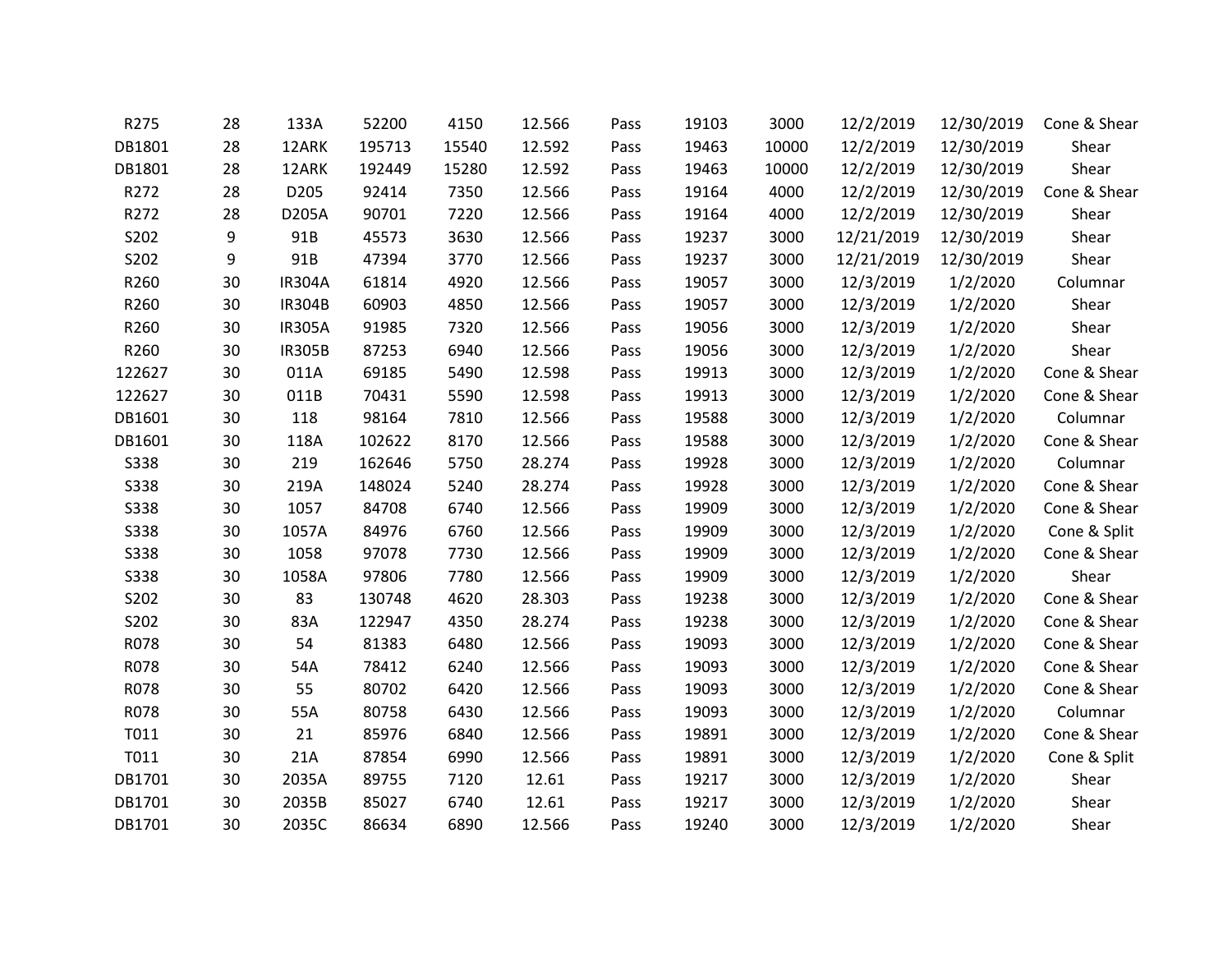| DB1701 | 30 | 2035D         | 85333  | 6790  | 12.566 | Pass | 19240        | 3000 | 12/3/2019 | 1/2/2020 | Shear        |
|--------|----|---------------|--------|-------|--------|------|--------------|------|-----------|----------|--------------|
| DB1701 | 30 | 152A          | 87838  | 6990  | 12.566 | Pass | 19237        | 3000 | 12/3/2019 | 1/2/2020 | Cone & Shear |
| DB1701 | 30 | 152B          | 79854  | 6350  | 12.566 | Pass | 19237        | 3000 | 12/3/2019 | 1/2/2020 | Columnar     |
| Q076   | 30 | 401A          | 49623  | 3950  | 12.566 | Pass | 19292        | 3000 | 12/3/2019 | 1/2/2020 | Shear        |
| Q076   | 30 | 401A          | 47232  | 3760  | 12.566 | Pass | 19292        | 3000 | 12/3/2019 | 1/2/2020 | Cone & Shear |
| T201   | 29 | 37A           | 79122  | 6300  | 12.566 | Pass | 19345        | 3000 | 12/4/2019 | 1/2/2020 | Shear        |
| T201   | 29 | 37A           | 99283  | 7900  | 12.566 | Pass | 19345        | 3000 | 12/4/2019 | 1/2/2020 | Cone & Shear |
| T189   | 30 | 13A           | 99087  | 7890  | 12.566 | Pass |              | 3000 | 12/3/2019 | 1/2/2020 | Cone & Shear |
| T189   | 30 | 13A           | 98729  | 7860  | 12.566 | Pass |              | 3000 | 12/3/2019 | 1/2/2020 | Cone & Shear |
| R295   | 30 | 88A           | 71104  | 5660  | 12.566 | Pass | 19887        | 3000 | 12/3/2019 | 1/2/2020 | Cone & Shear |
| R295   | 30 | 88A           | 72096  | 5740  | 12.566 | Pass | 19887        | 3000 | 12/3/2019 | 1/2/2020 | Columnar     |
| Q297   | 30 | 340A          | 54009  | 4300  | 12.566 | Pass | 19196        | 3000 | 12/3/2019 | 1/2/2020 | Cone & Shear |
| Q297   | 30 | 340A          | 54283  | 4320  | 12.566 | Pass | 19196        | 3000 | 12/3/2019 | 1/2/2020 | Shear        |
| T079   | 30 | 69A           | 161577 | 12860 | 12.566 | Pass | <b>GROUT</b> | 4000 | 12/3/2019 | 1/2/2020 | Shear        |
| T079   | 30 | 69A           | 161203 | 12830 | 12.566 | Pass | <b>GROUT</b> | 4000 | 12/3/2019 | 1/2/2020 | Cone & Shear |
| T281   | 30 | <b>9A</b>     | 117716 | 9370  | 12.566 | Pass | 19345        | 3000 | 12/3/2019 | 1/2/2020 | Shear        |
| T281   | 30 | <b>9A</b>     | 98955  | 7870  | 12.566 | Pass | 19345        | 3000 | 12/3/2019 | 1/2/2020 | Columnar     |
| 106077 | 30 | 5ARB          | 133621 | 10630 | 12.566 | Pass | 19405        | 9000 | 12/3/2019 | 1/2/2020 | Shear        |
| 106077 | 30 | 5ARB          | 139451 | 11100 | 12.566 | Pass | 19405        | 9000 | 12/3/2019 | 1/2/2020 | Columnar     |
| 120086 | 30 | 51A           | 117008 | 9310  | 12.566 | Pass | 19870        | 3000 | 12/3/2019 | 1/2/2020 | Shear        |
| 120086 | 30 | 51A           | 119115 | 9480  | 12.566 | Pass | 19870        | 3000 | 12/3/2019 | 1/2/2020 | Cone & Shear |
| R272   | 29 | MP157         | 166253 | 5870  | 28.303 | Pass | 19338        | 3000 | 12/4/2019 | 1/2/2020 | Cone & Shear |
| R272   | 29 | <b>MP157A</b> | 170160 | 6010  | 28.303 | Pass | 19338        | 3000 | 12/4/2019 | 1/2/2020 | Shear        |
| S307   | 30 | 15            | 76094  | 6060  | 12.566 | Pass | 19472        | 3000 | 12/3/2019 | 1/2/2020 | Cone & Shear |
| S307   | 30 | 15A           | 72967  | 5810  | 12.566 | Pass | 19472        | 3000 | 12/3/2019 | 1/2/2020 | Cone & Shear |
| T265   | 30 | 6A            | 74487  | 5930  | 12.566 | Pass | 19345        | 3000 | 12/3/2019 | 1/2/2020 | Cone & Shear |
| T265   | 30 | 6A            | 93226  | 7420  | 12.566 | Pass | 19345        | 3000 | 12/3/2019 | 1/2/2020 | Columnar     |
| 121515 | 30 | 2A            | 66575  | 5270  | 12.623 | Pass | 19381        | 3000 | 12/3/2019 | 1/2/2020 | Cone & Shear |
| 121515 | 30 | 2A            | 62537  | 4950  | 12.623 | Pass | 19381        | 3000 | 12/3/2019 | 1/2/2020 | Shear        |
| P230   | 30 | 1677          | 86482  | 6880  | 12.566 | Pass | 19118        | 3000 | 12/3/2019 | 1/2/2020 | Shear        |
| P230   | 30 | 1677A         | 83722  | 6660  | 12.566 | Pass | 19118        | 3000 | 12/3/2019 | 1/2/2020 | Shear        |
| R252   | 30 | 108           | 81019  | 6450  | 12.566 | Pass | 19376        | 3000 | 12/3/2019 | 1/2/2020 | Cone & Shear |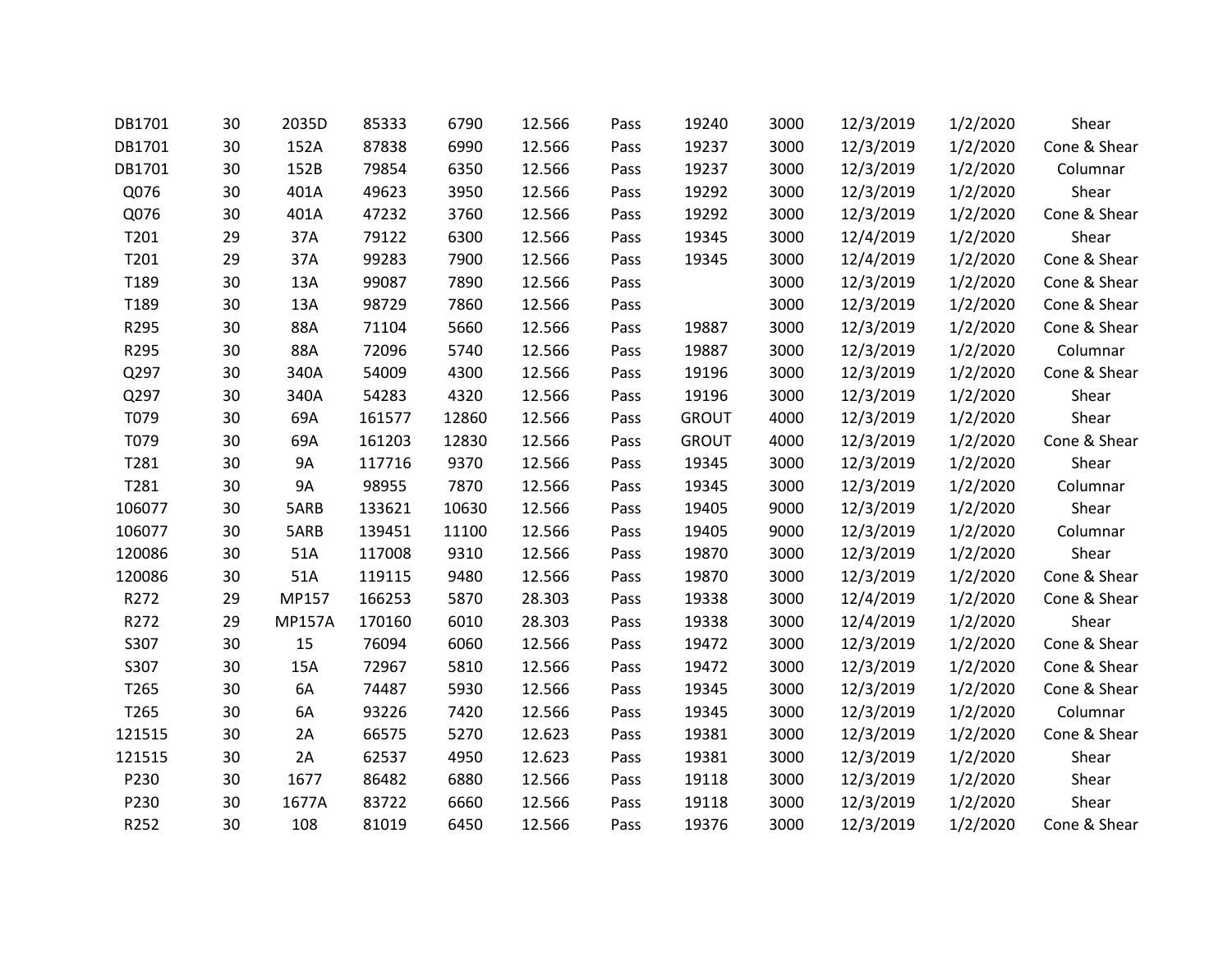| R252        | 30 | 108A          | 81494  | 6490  | 12.566 | Pass | 19376  | 3000 | 12/3/2019  | 1/2/2020 | Columnar     |
|-------------|----|---------------|--------|-------|--------|------|--------|------|------------|----------|--------------|
| S307        | 16 | 16B           | 84976  | 6760  | 12.566 | Pass | 19470  | 3000 | 12/17/2019 | 1/2/2020 | Cone & Split |
| DB1601      | 29 | 120           | 73013  | 5810  | 12.566 | Pass | 19558  | 3000 | 12/5/2019  | 1/3/2020 | Cone & Shear |
| DB1601      | 29 | 120A          | 71403  | 5680  | 12.566 | Pass | 19558  | 3000 | 12/5/2019  | 1/3/2020 | Shear        |
| <b>DZA</b>  | 29 | 45D           | 151595 | 12060 | 12.566 | Pass | 19027  | 8500 | 12/5/2019  | 1/3/2020 | Shear        |
| <b>DZA</b>  | 29 | 45D           | 152730 | 12150 | 12.566 | Pass | 19027  | 8500 | 12/5/2019  | 1/3/2020 | Shear        |
| <b>DZA</b>  | 29 | 45L           | 153880 | 12250 | 12.566 | Pass | 19027  | 8500 | 12/5/2019  | 1/3/2020 | Columnar     |
| <b>DZA</b>  | 29 | 45L           | 151460 | 12050 | 12.566 | Pass | 19027  | 8500 | 12/5/2019  | 1/3/2020 | Shear        |
| R260        | 30 | <b>IR306A</b> | 65681  | 5230  | 12.566 | Pass | 200035 | 3000 | 12/4/2019  | 1/3/2020 | Cone & Shear |
| R260        | 30 | <b>IR306B</b> | 65944  | 5250  | 12.566 | Pass | 200035 | 3000 | 12/4/2019  | 1/3/2020 | Cone & Shear |
| DB1801      | 30 | 119           | 103283 | 8220  | 12.566 | Pass | 19588  | 3000 | 12/4/2019  | 1/3/2020 | Cone         |
| DB1801      | 30 | 119A          | 106012 | 8440  | 12.566 | Pass | 19588  | 3000 | 12/4/2019  | 1/3/2020 | Cone         |
| 111041      | 30 | <b>BR2-5</b>  | 82130  | 6540  | 12.566 | Pass | 19087  | 3000 | 12/4/2019  | 1/3/2020 | Cone         |
| 111041      | 30 | <b>BR2-5A</b> | 80003  | 6370  | 12.566 | Pass | 19087  | 3000 | 12/4/2019  | 1/3/2020 | Cone         |
| 111041      | 30 | <b>BR2-6</b>  | 79433  | 6320  | 12.566 | Pass | 19087  | 3000 | 12/4/2019  | 1/3/2020 | Cone & Split |
| 111041      | 30 | <b>BR2-6A</b> | 84345  | 6710  | 12.566 | Pass | 19087  | 3000 | 12/4/2019  | 1/3/2020 | Cone & Split |
| 112919      | 29 | 22            | 70825  | 5640  | 12.566 | Pass | 19581  | 3000 | 12/5/2019  | 1/3/2020 | Cone & Shear |
| 112919      | 29 | 22A           | 74868  | 5960  | 12.566 | Pass | 19581  | 3000 | 12/5/2019  | 1/3/2020 | Shear        |
| 122627      | 29 | 013A          | 54965  | 4370  | 12.566 | Pass | 19913  | 3000 | 12/5/2019  | 1/3/2020 | Cone & Shear |
| 122627      | 29 | 013B          | 57279  | 4560  | 12.566 | Pass | 19913  | 3000 | 12/5/2019  | 1/3/2020 | Cone & Shear |
| 122627      | 30 | 12A           | 64251  | 5110  | 12.566 | Pass | 19913  | 3000 | 12/4/2019  | 1/3/2020 | Cone & Split |
| 122627      | 30 | 12A           | 64500  | 5130  | 12.566 | Pass | 19913  | 3000 | 12/4/2019  | 1/3/2020 | Cone & Split |
| R206        | 29 | EE307A        | 65175  | 5160  | 12.642 | Pass | 19117  | 3000 | 12/5/2019  | 1/3/2020 | Cone & Shear |
| R206        | 29 | EE307B        | 59199  | 4710  | 12.566 | Pass | 19117  | 3000 | 12/5/2019  | 1/3/2020 | Cone & Shear |
| R260        | 29 | <b>IR308A</b> | 74534  | 5930  | 12.566 | Pass |        | 3000 | 12/5/2019  | 1/3/2020 | Cone & Shear |
| R260        | 29 | <b>IR308B</b> | 77052  | 6130  | 12.566 | Pass |        | 3000 | 12/5/2019  | 1/3/2020 | Cone & Shear |
| R260        | 28 | EE309A        | 59061  | 4700  | 12.566 | Pass | 19117  | 3000 | 12/6/2019  | 1/3/2020 | Shear        |
| R260        | 28 | EE309B        | 60302  | 4800  | 12.566 | Pass | 19117  | 3000 | 12/6/2019  | 1/3/2020 | Shear        |
| R260        | 28 | <b>IR310A</b> | 69591  | 5540  | 12.566 | Pass | 19057  | 3000 | 12/6/2019  | 1/3/2020 | Shear        |
| R260        | 28 | <b>IR310B</b> | 68383  | 5440  | 12.566 | Pass | 19057  | 3000 | 12/6/2019  | 1/3/2020 | Columnar     |
| S338        | 29 | 67            | 83464  | 6640  | 12.566 | Pass | 19582  | 3000 | 12/5/2019  | 1/3/2020 | Shear        |
| <b>S338</b> | 29 | 67A           | 86058  | 6850  | 12.566 | Pass | 19582  | 3000 | 12/5/2019  | 1/3/2020 | Cone & Shear |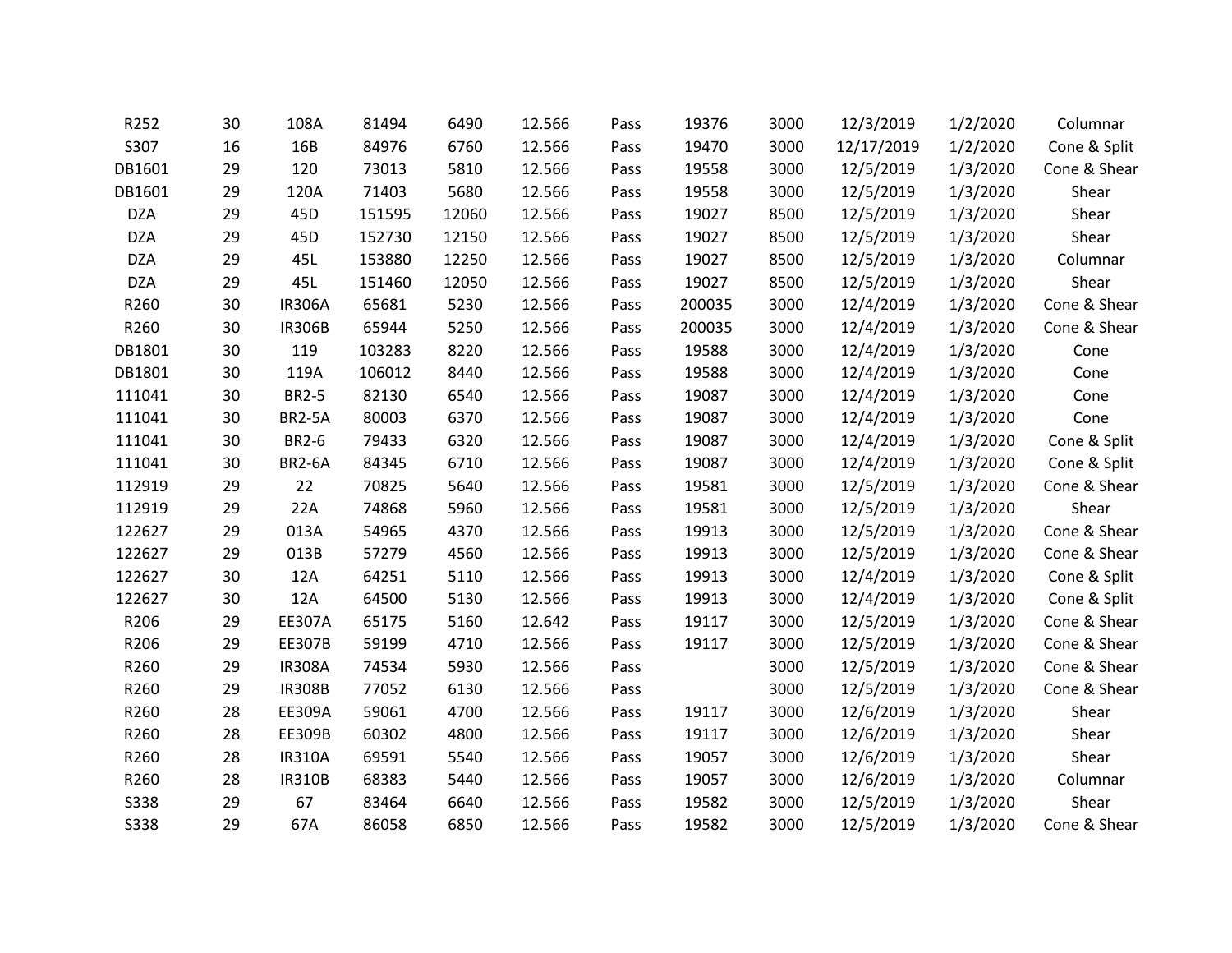| <b>S338</b> | 29 | 220   | 141319 | 5000  | 28.274 | Pass | 19928 | 3000 | 12/5/2019 | 1/3/2020 | Columnar     |
|-------------|----|-------|--------|-------|--------|------|-------|------|-----------|----------|--------------|
| S338        | 29 | 220A  | 133251 | 4700  | 28.369 | Pass | 19928 | 3000 | 12/5/2019 | 1/3/2020 | Cone & Shear |
| S338        | 30 | 221   | 78987  | 6290  | 12.566 | Pass | 19582 | 3000 | 12/4/2019 | 1/3/2020 | Cone & Split |
| S338        | 30 | 221A  | 79727  | 6340  | 12.566 | Pass | 19582 | 3000 | 12/4/2019 | 1/3/2020 | Cone & Split |
| <b>S338</b> | 30 | 1059  | 89140  | 7090  | 12.566 | Pass | 19909 | 3000 | 12/4/2019 | 1/3/2020 | Cone & Shear |
| S338        | 30 | 1059A | 93720  | 7460  | 12.566 | Pass | 19909 | 3000 | 12/4/2019 | 1/3/2020 | Cone & Shear |
| <b>S338</b> | 29 | 1060  | 63885  | 5080  | 12.566 | Pass | 19909 | 3000 | 12/5/2019 | 1/3/2020 | Columnar     |
| <b>S338</b> | 29 | 1060A | 71313  | 5670  | 12.566 | Pass | 19909 | 3000 | 12/5/2019 | 1/3/2020 | Cone & Shear |
| S338        | 28 | 1061  | 61855  | 4920  | 12.566 | Pass | 19909 | 3000 | 12/6/2019 | 1/3/2020 | Cone & Shear |
| S338        | 28 | 1061A | 59421  | 4720  | 12.598 | Pass | 19909 | 3000 | 12/6/2019 | 1/3/2020 | Shear        |
| R279        | 30 | 137A  | 87764  | 6980  | 12.566 | Pass | 19284 | 3000 | 12/4/2019 | 1/3/2020 | Cone         |
| R279        | 30 | 137A  | 81748  | 6510  | 12.566 | Pass | 19284 | 3000 | 12/4/2019 | 1/3/2020 | Cone         |
| R279        | 30 | 137B  | 83377  | 6630  | 12.566 | Pass | 19284 | 3000 | 12/4/2019 | 1/3/2020 | Cone         |
| R279        | 30 | 137B  | 88546  | 7050  | 12.566 | Pass | 19284 | 3000 | 12/4/2019 | 1/3/2020 | Cone         |
| R078        | 30 | 56    | 71903  | 5720  | 12.566 | Pass | 19093 | 3000 | 12/4/2019 | 1/3/2020 | Cone & Shear |
| R078        | 30 | 56A   | 69150  | 5500  | 12.566 | Pass | 19093 | 3000 | 12/4/2019 | 1/3/2020 | Cone & Shear |
| R078        | 30 | 57    | 81481  | 6480  | 12.566 | Pass | 19093 | 3000 | 12/4/2019 | 1/3/2020 | Cone & Shear |
| R078        | 30 | 57A   | 80895  | 6440  | 12.566 | Pass | 19093 | 3000 | 12/4/2019 | 1/3/2020 | Cone & Shear |
| R078        | 29 | 58    | 70346  | 5600  | 12.566 | Pass | 19093 | 3000 | 12/5/2019 | 1/3/2020 | Cone         |
| R078        | 29 | 58A   | 69001  | 5490  | 12.566 | Pass | 19093 | 3000 | 12/5/2019 | 1/3/2020 | Shear        |
| R078        | 28 | 60    | 56486  | 4500  | 12.548 | Pass | 19093 | 3000 | 12/6/2019 | 1/3/2020 | Cone & Shear |
| R078        | 28 | 60A   | 55012  | 4380  | 12.566 | Pass | 19093 | 3000 | 12/6/2019 | 1/3/2020 | Cone & Shear |
| R078        | 28 | 59    | 69268  | 5510  | 12.566 | Pass | 19093 | 3000 | 12/6/2019 | 1/3/2020 | Cone & Shear |
| R078        | 28 | 59A   | 64868  | 5160  | 12.566 | Pass | 19093 | 3000 | 12/6/2019 | 1/3/2020 | Cone & Shear |
| T011        | 30 | 22    | 69658  | 5540  | 12.566 | Pass | 19891 | 3000 | 12/4/2019 | 1/3/2020 | Shear        |
| T011        | 30 | 22A   | 63014  | 5010  | 12.566 | Pass | 19891 | 3000 | 12/4/2019 | 1/3/2020 | Shear        |
| T011        | 29 | 23    | 85018  | 6770  | 12.566 | Pass | 19891 | 3000 | 12/5/2019 | 1/3/2020 | Cone & Shear |
| T011        | 29 | 23A   | 84130  | 6690  | 12.566 | Pass | 19891 | 3000 | 12/5/2019 | 1/3/2020 | Shear        |
| T011        | 28 | 24    | 76338  | 6070  | 12.566 | Pass | 19891 | 3000 | 12/6/2019 | 1/3/2020 | Cone & Shear |
| T011        | 28 | 24A   | 74706  | 5940  | 12.566 | Pass | 19891 | 3000 | 12/6/2019 | 1/3/2020 | Cone & Shear |
| T234        | 30 | 14    | 174086 | 13810 | 12.604 | Pass | 19345 | 4000 | 12/4/2019 | 1/3/2020 | Cone & Shear |
| T234        | 30 | 14A   | 183736 | 14620 | 12.566 | Pass | 19345 | 4000 | 12/4/2019 | 1/3/2020 | Cone & Shear |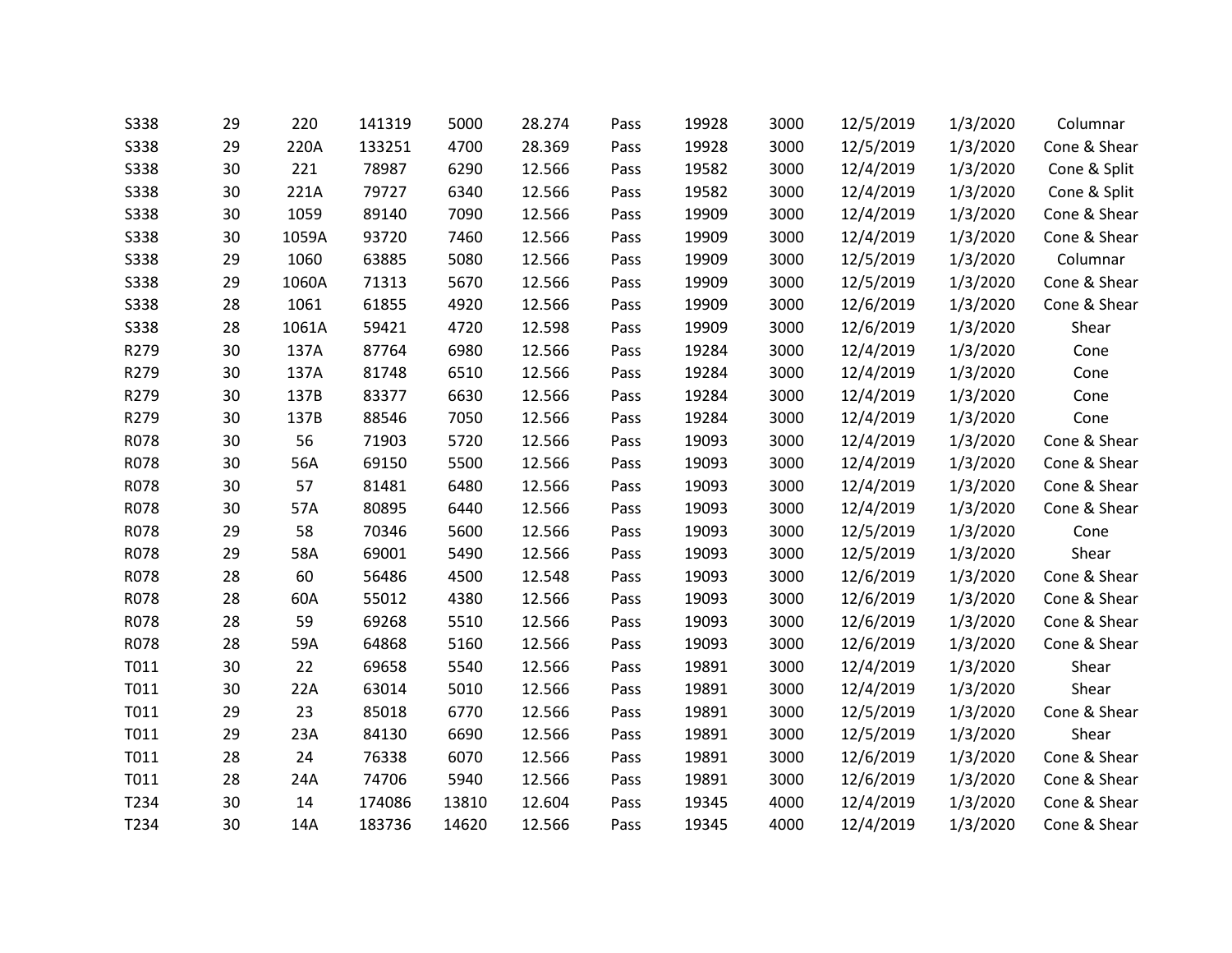| T234   | 28 | 15    | 95021  | 7560 | 12.566 | Pass | 19345 | 4000 | 12/6/2019 | 1/3/2020 | Cone & Shear |
|--------|----|-------|--------|------|--------|------|-------|------|-----------|----------|--------------|
| T234   | 28 | 15A   | 107497 | 8550 | 12.566 | Pass | 19345 | 4000 | 12/6/2019 | 1/3/2020 | Cone & Split |
| T062   | 28 | 17    | 85192  | 6780 | 12.566 | Pass | 19645 | 3000 | 12/6/2019 | 1/3/2020 | Shear        |
| T062   | 28 | 17A   | 81783  | 6510 | 12.566 | Pass | 19645 | 3000 | 12/6/2019 | 1/3/2020 | Columnar     |
| R273   | 30 | 126   | 81650  | 6500 | 12.566 | Pass | 19087 | 3000 | 12/4/2019 | 1/3/2020 | Cone & Shear |
| R273   | 30 | 126A  | 80225  | 6380 | 12.566 | Pass | 19087 | 3000 | 12/4/2019 | 1/3/2020 | Columnar     |
| R273   | 30 | 127   | 88695  | 7030 | 12.623 | Pass | 19087 | 3000 | 12/4/2019 | 1/3/2020 | Cone         |
| R273   | 30 | 127A  | 91141  | 7220 | 12.623 | Pass | 19087 | 3000 | 12/4/2019 | 1/3/2020 | Cone         |
| R273   | 29 | 128   | 59672  | 4750 | 12.566 | Pass | 19087 | 3000 | 12/5/2019 | 1/3/2020 | Cone & Shear |
| R273   | 29 | 128A  | 58492  | 4650 | 12.566 | Pass | 19087 | 3000 | 12/5/2019 | 1/3/2020 | Cone & Shear |
| R273   | 28 | 129   | 59708  | 4750 | 12.566 | Pass | 19087 | 3000 | 12/6/2019 | 1/3/2020 | Shear        |
| R273   | 28 | 129A  | 54097  | 4300 | 12.566 | Pass | 19087 | 3000 | 12/6/2019 | 1/3/2020 | Cone & Shear |
| DB1701 | 28 | 2038A | 91184  | 7260 | 12.566 | Pass | 19217 | 3000 | 12/6/2019 | 1/3/2020 | Shear        |
| DB1701 | 28 | 2038B | 86036  | 6850 | 12.566 | Pass | 19217 | 3000 | 12/6/2019 | 1/3/2020 | Shear        |
| DB1701 | 28 | 2038C | 82574  | 6570 | 12.566 | Pass | 19217 | 3000 | 12/6/2019 | 1/3/2020 | Shear        |
| DB1701 | 28 | 2038D | 81824  | 6510 | 12.566 | Pass | 19217 | 3000 | 12/6/2019 | 1/3/2020 | Columnar     |
| DB1701 | 30 | 889A  | 73187  | 5820 | 12.566 | Pass | 19230 | 3000 | 12/4/2019 | 1/3/2020 | Columnar     |
| DB1701 | 30 | 889B  | 72137  | 5740 | 12.566 | Pass | 19230 | 3000 | 12/4/2019 | 1/3/2020 | Cone & Shear |
| DB1701 | 29 | 2037A | 71882  | 5750 | 12.497 | Pass | 19240 | 3000 | 12/5/2019 | 1/3/2020 | Cone & Shear |
| DB1701 | 29 | 2037B | 72799  | 5790 | 12.566 | Pass | 19240 | 3000 | 12/5/2019 | 1/3/2020 | Shear        |
| DB1701 | 29 | 2037C | 89300  | 7110 | 12.566 | Pass | 19240 | 3000 | 12/5/2019 | 1/3/2020 | Columnar     |
| DB1701 | 29 | 2037D | 92889  | 7390 | 12.566 | Pass | 19240 | 3000 | 12/5/2019 | 1/3/2020 | Shear        |
| DB1701 | 30 | 2036A | 66774  | 5310 | 12.566 | Pass | 19217 | 3000 | 12/4/2019 | 1/3/2020 | Cone & Shear |
| DB1701 | 30 | 2036B | 73271  | 5830 | 12.566 | Pass | 19217 | 3000 | 12/4/2019 | 1/3/2020 | Cone & Shear |
| DB1701 | 30 | 2036C | 92721  | 7380 | 12.566 | Pass | 19217 | 3000 | 12/4/2019 | 1/3/2020 | Cone         |
| DB1701 | 30 | 2036D | 93812  | 7470 | 12.566 | Pass | 19217 | 3000 | 12/4/2019 | 1/3/2020 | Cone         |
| DB1701 | 28 | 153A  | 83161  | 6580 | 12.629 | Pass | 19240 | 3000 | 12/6/2019 | 1/3/2020 | Shear        |
| DB1701 | 28 | 153B  | 87084  | 6930 | 12.566 | Pass | 19240 | 3000 | 12/6/2019 | 1/3/2020 | Cone & Shear |
| DB1701 | 28 | 900A  | 77327  | 6150 | 12.566 | Pass | 19230 | 3000 | 12/6/2019 | 1/3/2020 | Cone & Shear |
| DB1701 | 28 | 900B  | 78399  | 6240 | 12.566 | Pass | 19230 | 3000 | 12/6/2019 | 1/3/2020 | Cone & Shear |
| DB1701 | 30 | 1440A | 151259 | 5350 | 28.274 | Pass | 19233 | 3000 | 12/5/2019 | 1/3/2020 | Cone & Shear |
| DB1701 | 30 | 1440B | 159627 | 5650 | 28.274 | Pass | 19233 | 3000 | 12/5/2019 | 1/3/2020 | Shear        |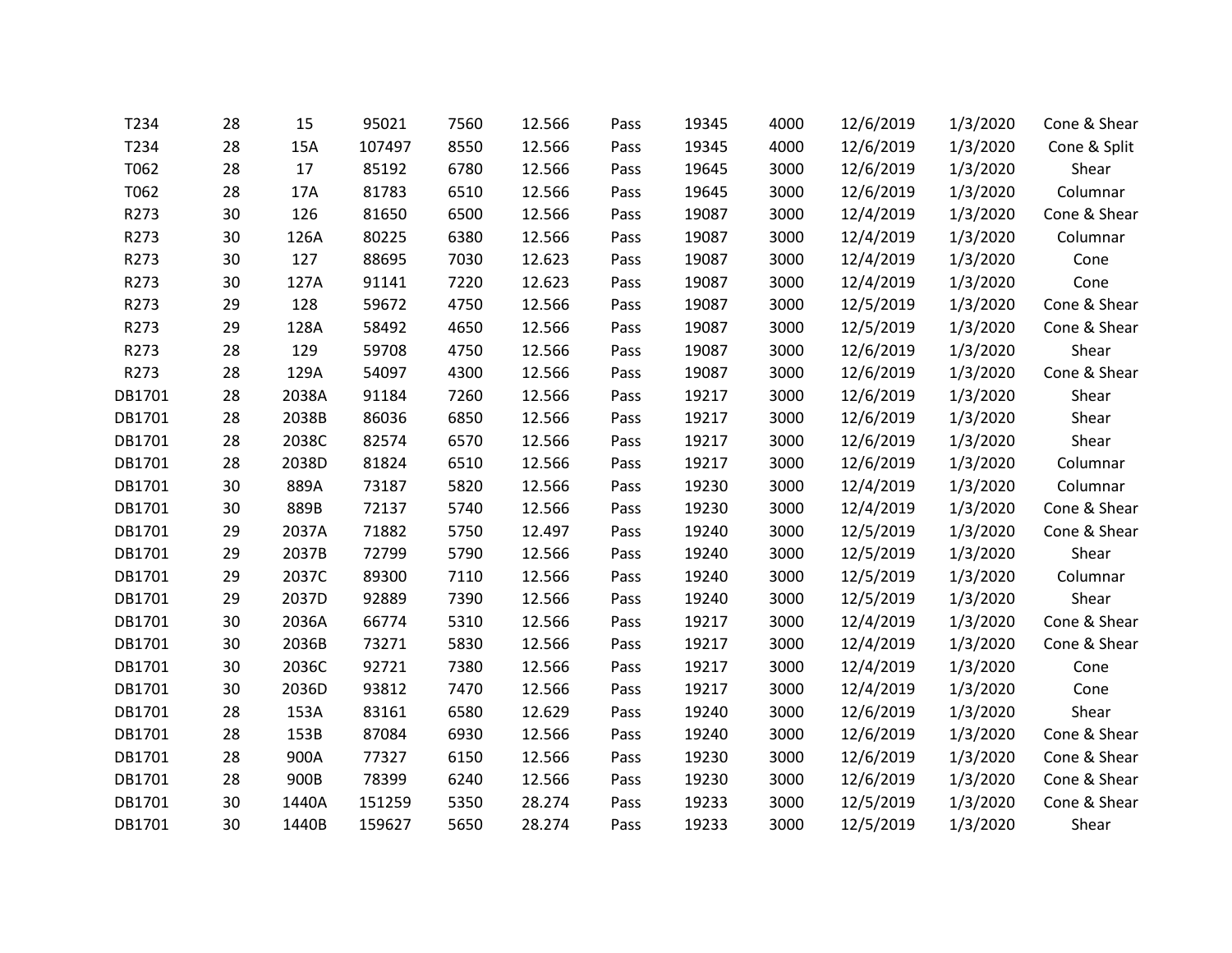| 121998      | 30 | 17   | 84635  | 6740  | 12.566 | Pass | 19804        | 4000 | 12/4/2019  | 1/3/2020 | Cone & Split |
|-------------|----|------|--------|-------|--------|------|--------------|------|------------|----------|--------------|
| 121998      | 30 | 17A  | 91815  | 7310  | 12.566 | Pass | 19804        | 4000 | 12/4/2019  | 1/3/2020 | Cone & Split |
| Q076        | 30 | 402A | 50570  | 4020  | 12.566 | Pass | 19292        | 3000 | 12/4/2019  | 1/3/2020 | Cone & Split |
| Q076        | 30 | 402A | 60100  | 4780  | 12.566 | Pass | 19292        | 3000 | 12/4/2019  | 1/3/2020 | Cone & Split |
| Q076        | 29 | 403A | 52952  | 4210  | 12.566 | Pass | 19292        | 3000 | 12/5/2019  | 1/3/2020 | Cone & Shear |
| Q076        | 29 | 403A | 52466  | 4180  | 12.566 | Pass | 19292        | 3000 | 12/5/2019  | 1/3/2020 | Cone & Shear |
| T201        | 29 | 38   | 62609  | 4980  | 12.566 | Pass | 19345        | 3000 | 12/5/2019  | 1/3/2020 | Cone & Split |
| T201        | 29 | 38A  | 90829  | 7230  | 12.566 | Pass | 19345        | 3000 | 12/5/2019  | 1/3/2020 | Cone & Split |
| T189        | 29 | 14A  | 73578  | 5860  | 12.566 | Pass |              | 3000 | 12/5/2019  | 1/3/2020 | Cone & Shear |
| T189        | 29 | 14A  | 55805  | 4440  | 12.566 | Pass |              | 3000 | 12/5/2019  | 1/3/2020 | Columnar     |
| R295        | 30 | 89   | 76752  | 6110  | 12.566 | Pass | 19887        | 3000 | 12/4/2019  | 1/3/2020 | Cone & Split |
| R295        | 30 | 89A  | 77254  | 6150  | 12.566 | Pass | 19887        | 3000 | 12/4/2019  | 1/3/2020 | Cone & Split |
| Q297        | 29 | 341A | 91352  | 7270  | 12.566 | Pass | 19196        | 3000 | 12/5/2019  | 1/3/2020 | Shear        |
| Q297        | 29 | 341A | 90054  | 7170  | 12.566 | Pass | 19196        | 3000 | 12/5/2019  | 1/3/2020 | Cone & Shear |
| Q297        | 28 | 342A | 81487  | 6480  | 12.566 | Pass | 19196        | 3000 | 12/6/2019  | 1/3/2020 | Cone & Shear |
| Q297        | 28 | 342A | 80607  | 6410  | 12.566 | Pass | 19196        | 3000 | 12/6/2019  | 1/3/2020 | Cone & Shear |
| T079        | 29 | 70A  | 141122 | 11140 | 12.667 | Pass | <b>GROUT</b> | 4000 | 12/5/2019  | 1/3/2020 | Cone & Shear |
| T079        | 29 | 70A  | 141059 | 11230 | 12.566 | Pass | <b>GROUT</b> | 4000 | 12/5/2019  | 1/3/2020 | Shear        |
| R275        | 28 | 134A | 54892  | 4370  | 12.566 | Pass | 19103        | 3000 | 12/16/2019 | 1/3/2020 | Cone & Shear |
| R275        | 28 | 134A | 54540  | 4340  | 12.566 | Pass | 19103        | 3000 | 12/16/2019 | 1/3/2020 | Cone & Shear |
| S370        | 30 | 15   | 78906  | 6270  | 12.579 | Pass | 19244        | 3000 | 12/4/2019  | 1/3/2020 | Cone & Split |
| S370        | 30 | 15A  | 78388  | 6240  | 12.566 | Pass | 19244        | 3000 | 12/4/2019  | 1/3/2020 | Cone & Split |
| T014        | 30 | 19A  | 76075  | 6050  | 12.566 | Pass | 19921        | 4000 | 12/4/2019  | 1/3/2020 | Cone & Split |
| T014        | 30 | 19A  | 76829  | 6110  | 12.566 | Pass | 19921        | 4000 | 12/4/2019  | 1/3/2020 | Cone & Split |
| 60SAB1S3007 | 29 | 2ARB | 138786 | 11040 | 12.566 | Pass | 19405        | 7000 | 12/5/2019  | 1/3/2020 | Shear        |
| 60SAB1S3007 | 29 | 2ARB | 143679 | 11430 | 12.566 | Pass | 19405        | 7000 | 12/5/2019  | 1/3/2020 | Shear        |
| T131        | 30 | 1A   | 70799  | 5630  | 12.566 | Pass | 19302        | 3000 | 12/4/2019  | 1/3/2020 | Cone         |
| T131        | 30 | 1A   | 67633  | 5380  | 12.566 | Pass | 19302        | 3000 | 12/4/2019  | 1/3/2020 | Cone         |
| T131        | 28 | 2A   | 54551  | 4340  | 12.566 | Pass | 19302        | 3000 | 12/6/2019  | 1/3/2020 | Cone & Shear |
| T131        | 28 | 2A   | 53428  | 4250  | 12.566 | Pass | 19302        | 3000 | 12/6/2019  | 1/3/2020 | Cone & Shear |
| Q030        | 29 | 432A | 73699  | 5860  | 12.566 | Pass | 19304        | 3000 | 12/5/2019  | 1/3/2020 | Cone & Shear |
| Q030        | 29 | 432A | 76333  | 6070  | 12.566 | Pass | 19304        | 3000 | 12/5/2019  | 1/3/2020 | Columnar     |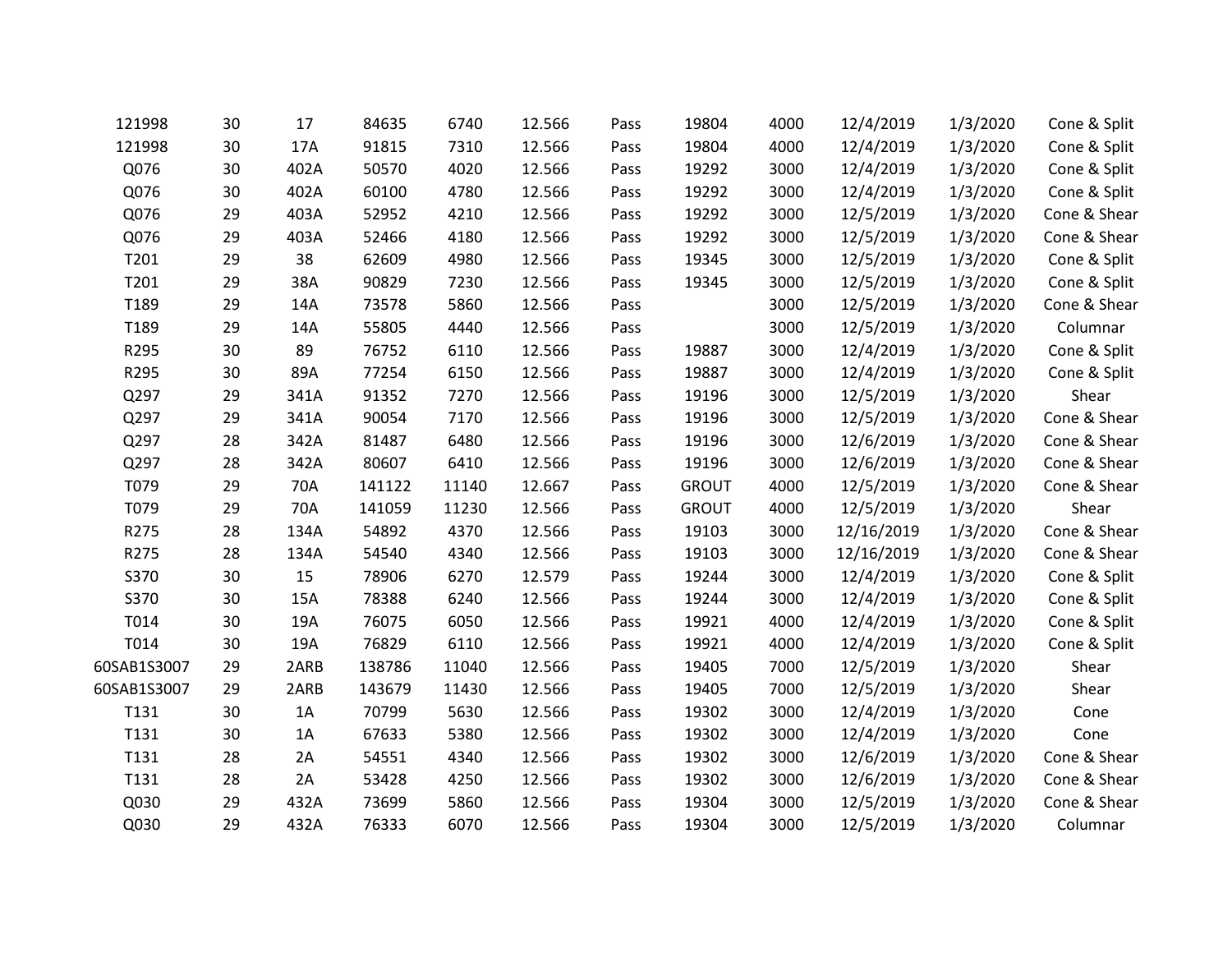| R272             | 28 | MP158         | 130920 | 4630   | 28.274 | Pass | 19338        | 3000 | 12/6/2019 | 1/3/2020 | Columnar     |
|------------------|----|---------------|--------|--------|--------|------|--------------|------|-----------|----------|--------------|
| R272             | 28 | <b>MP158A</b> | 126842 | 4490   | 28.274 | Pass | 19338        | 3000 | 12/6/2019 | 1/3/2020 | Cone & Shear |
| R272             | 28 | D206          | 61065  | 4860   | 12.566 | Pass | 19165        | 3000 | 12/6/2019 | 1/3/2020 | Cone & Split |
| R272             | 28 | D206          | 61487  | 4890   | 12.566 | Pass | 19165        | 3000 | 12/6/2019 | 1/3/2020 | Cone & Shear |
| R243             | 28 | 127           | 77060  | 6130   | 12.566 | Pass | 19065        | 3000 | 12/6/2019 | 1/3/2020 | Cone & Shear |
| R243             | 28 | 127A          | 78252  | 6230   | 12.566 | Pass | 19065        | 3000 | 12/6/2019 | 1/3/2020 | Shear        |
| DB1701           | 28 | 438A          | 84986  | 6760   | 12.566 | Pass | 19230        | 3000 | 12/6/2019 | 1/3/2020 | Columnar     |
| DB1701           | 28 | 438B          | 88227  | 7020   | 12.566 | Pass | 19230        | 3000 | 12/6/2019 | 1/3/2020 | Cone & Shear |
| DB1701           | 28 | 1602A         | 77144  | 6140   | 12.566 | Pass | 19230        | 3000 | 12/6/2019 | 1/3/2020 | Columnar     |
| DB1701           | 28 | 1602B         | 75448  | 6000   | 12.566 | Pass | 19230        | 3000 | 12/6/2019 | 1/3/2020 | Columnar     |
| DB1701           | 28 | 1603A         | 116631 | 4110   | 28.35  | Pass | 19238        | 3000 | 12/6/2019 | 1/3/2020 | Cone & Shear |
| DB1701           | 28 | 1603B         | 118872 | 4200   | 28.274 | Pass | 19238        | 3000 | 12/6/2019 | 1/3/2020 | Shear        |
| 122627           | 28 | 14A           | 53883  | 4260   | 12.648 | Pass | 19913        | 3000 | 12/6/2019 | 1/3/2020 | Cone & Shear |
| 122627           | 28 | 14B           | 58243  | 4630   | 12.566 | Pass | 19913        | 3000 | 12/6/2019 | 1/3/2020 | Cone & Shear |
| <b>S080</b>      | 28 | 20            | 70690  | 5630   | 12.566 | Pass | 19361        | 3000 | 12/5/2019 | 1/3/2020 | Columnar     |
| <b>S080</b>      | 28 | 20A           | 67966  | 5410   | 12.566 | Pass | 19361        | 3000 | 12/5/2019 | 1/3/2020 | Cone & Shear |
| S323             | 30 | 19A           | 66478  | 5290   | 12.566 | Pass | 19774        | 3000 | 12/4/2019 | 1/3/2020 | Cone         |
| S323             | 30 | 19A           | 72380  | 5760   | 12.566 | Pass | 19774        | 3000 | 12/4/2019 | 1/3/2020 | Cone         |
| S323             | 28 | 20A           | 56220  | 4470   | 12.566 | Pass | 19774        | 3000 | 12/5/2019 | 1/3/2020 | Shear        |
| S323             | 28 | 20A           | 57590  | 4590   | 12.541 | Pass | 19774        | 3000 | 12/5/2019 | 1/3/2020 | Cone & Split |
| T <sub>189</sub> | 28 | 15A           | 73622  | 5860   | 12.566 | Pass |              | 3000 | 12/6/2019 | 1/3/2020 | Cone & Shear |
| T189             | 28 | 15A           | 58818  | 4680   | 12.566 | Pass |              | 3000 | 12/6/2019 | 1/3/2020 | Columnar     |
| T281             | 30 | 10A           | 100737 | 8020   | 12.566 | Pass | 19345        | 3000 | 12/4/2019 | 1/3/2020 | Columnar     |
| T281             | 30 | 10A           | 107247 | 8530   | 12.566 | Pass | 19345        | 3000 | 12/4/2019 | 1/3/2020 | Columnar     |
| T281             | 28 | 11A           | 86917  | 6880   | 12.629 | Pass | 19345        | 3000 | 12/5/2019 | 1/3/2020 | Cone & Shear |
| T281             | 28 | 11A           | 79096  | 6290   | 12.566 | Pass | 19345        | 3000 | 12/5/2019 | 1/3/2020 | Cone & Split |
| T281             | 28 | 12A           | 73983  | 5890   | 12.566 | Pass | 19345        | 3000 | 12/6/2019 | 1/3/2020 | Shear        |
| T281             | 28 | 12A           | 77980  | 6210   | 12.566 | Pass | 19345        | 3000 | 12/6/2019 | 1/3/2020 | Cone & Shear |
| DB1801           | 30 | 23            | 76418  | 6060   | 12.604 | Pass | 19289        | 3000 | 12/4/2019 | 1/3/2020 | Cone & Shear |
| DB1801           | 30 | 23A           | 74412  | 5920   | 12.566 | Pass | 19289        | 3000 | 12/4/2019 | 1/3/2020 | Cone & Shear |
| 106077           | 28 | $G-1A$        | 42117  | 5960   | 7.069  | Pass | <b>GROUT</b> | 4000 | 12/5/2019 | 1/3/2020 | Columnar     |
| 106077           | 28 | $G-1A$        | 25533  | < 3610 | 7.069  | Fail | <b>GROUT</b> | 4000 | 12/5/2019 | 1/3/2020 | Cone & Shear |